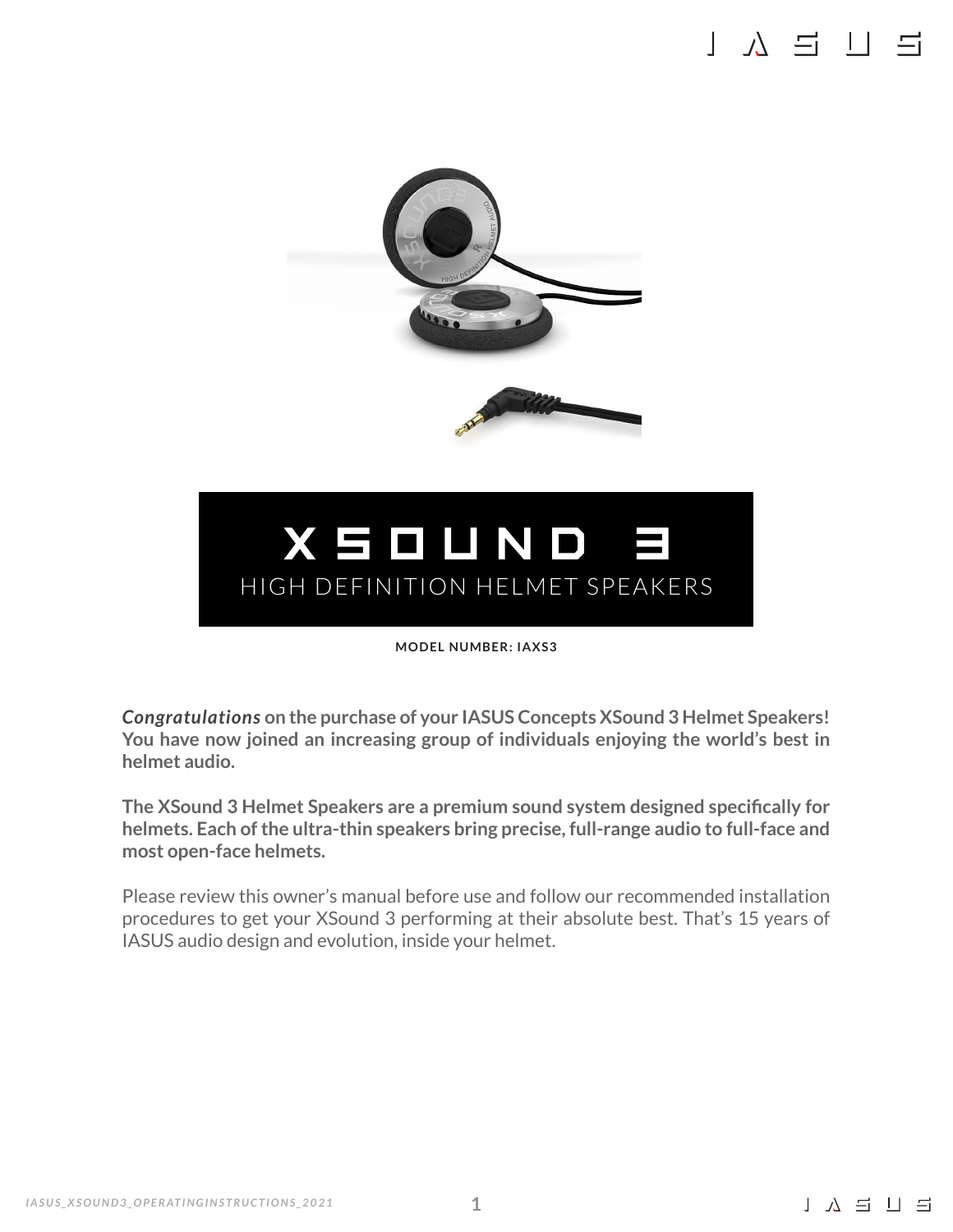# TABLE OF CONTENTS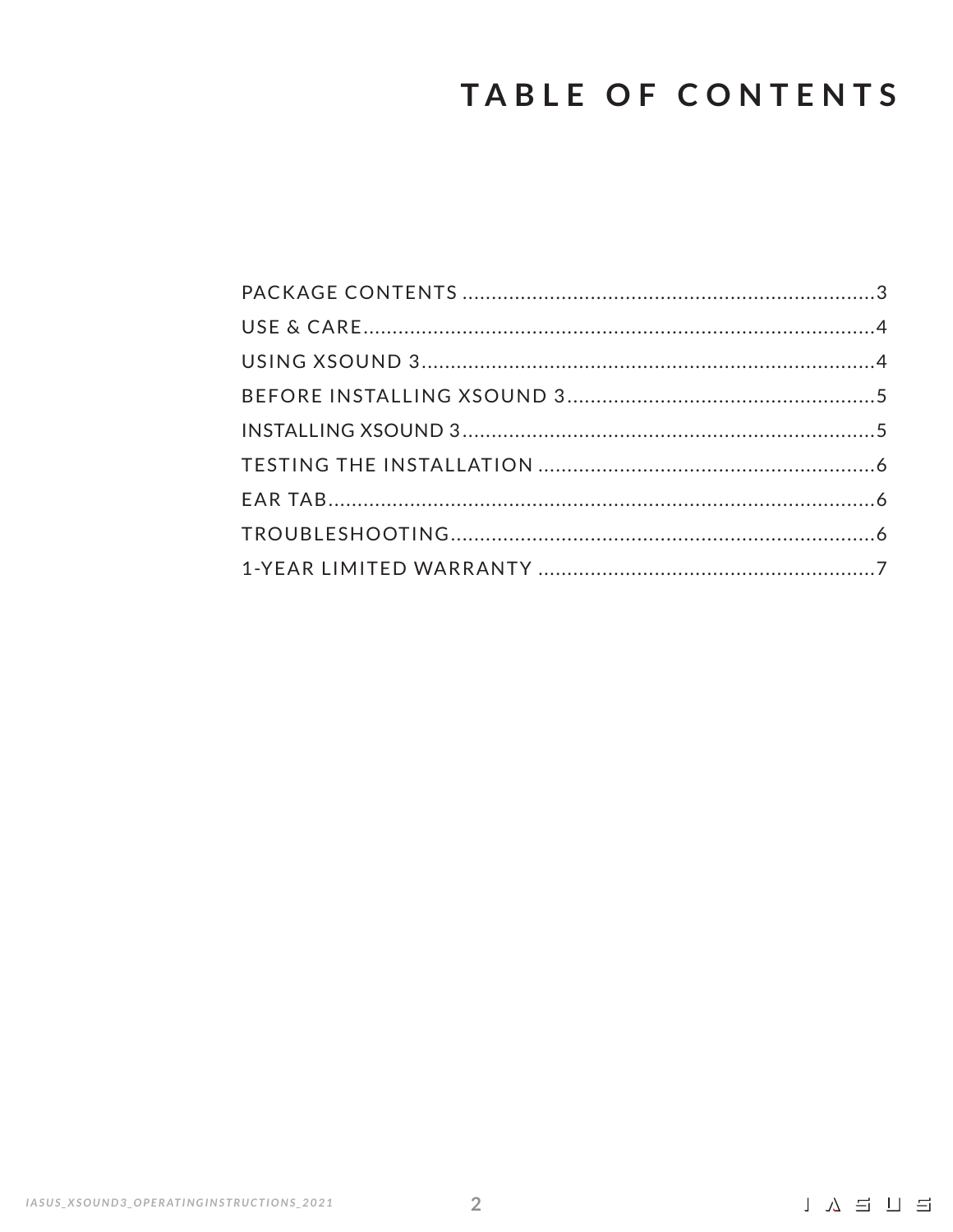

*A.......... XSound 3 Helmet Speakers B1....... 3M Velcro Adhesives (Loop)*

*B2....... 3M Velcro Adhesives (Hook)*

*C.......... Foam Pad Spacers (x4) D.......... Foam Covers E .......... 3.5mm Extension Cable*

*\*pre-installed on the Xsound3 Helmet Speakers (A)*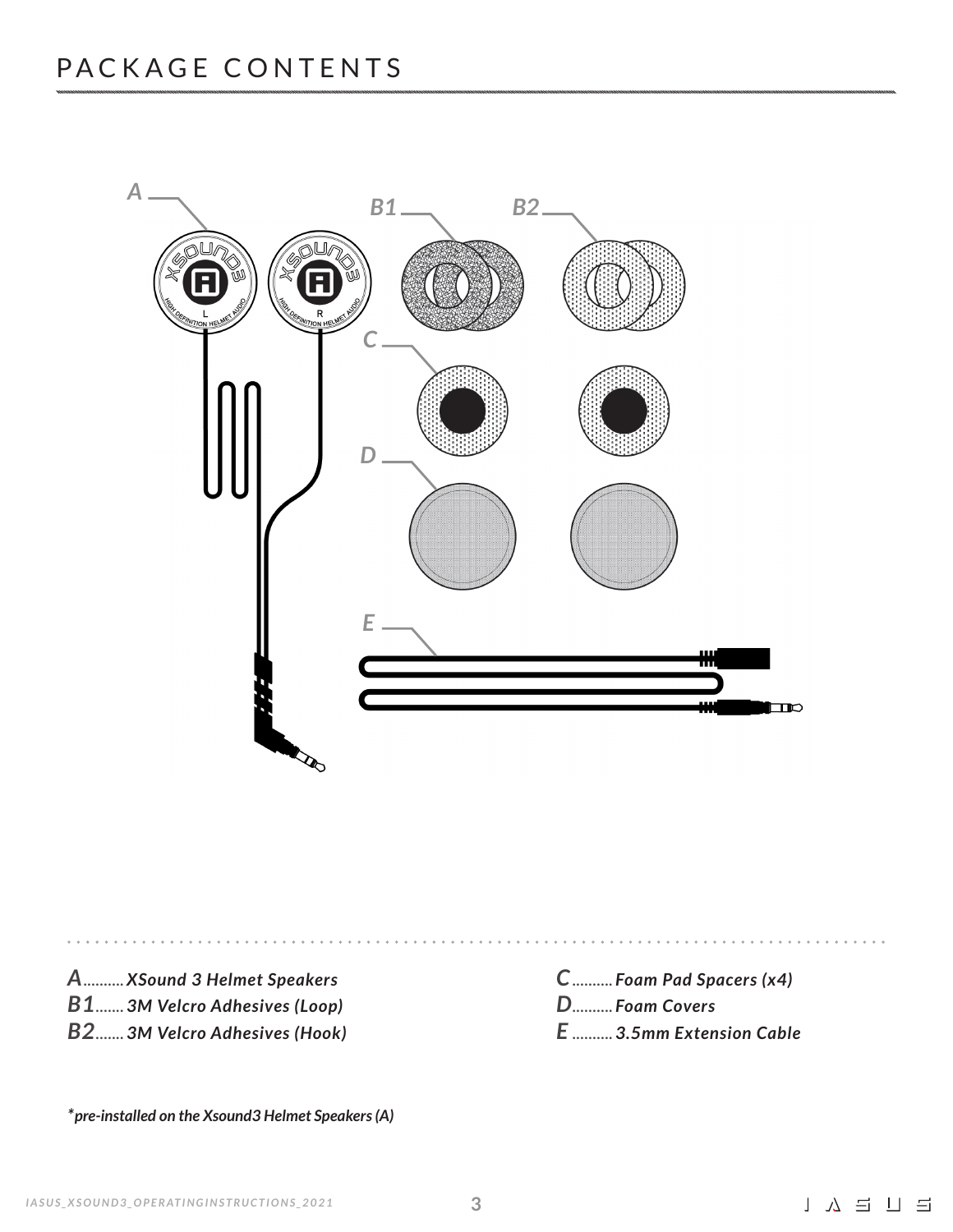- Please follow all operating guidelines and parameters of the audio source device with which you are using the speakers.
- Keep the speakers clean and dry. •
- Do not attempt to disassemble the speakers, or alter and modify the wires. •
- Do not drop, knock, or shake the speakers. •
- Do not use harsh chemicals, cleaning solvents, or strong detergents to clean the speakers. •

# A CAUTION

It is dangerous to ride a motorcycle or engage in sports activities while being unaware of your surroundings. Only use your XSound 3 Helmet Speakers at volume levels at which you can still remain alert of what's around you. Please check your state and federal laws for using helmet audio while operating a motorized vehicle.

Do not operate your audio source device at high audio volumes when using XSound 3 Helmet Speakers. Hearing experts advise against continuous exposure to high volume levels. If you experience ringing in your ears, discontinue using the speakers.

### USING XSOUND3

The XSound 3 is a precision crafted audio product. Therefore, they need to be installed precisely in contact and centered on your ears for accurate sound projection. Any gaps and poor centering will result in poor audio quality and volume fron wind and other ambient noises.

The XSound 3 was designed and tested for use with IASUS Stealth, Rekon and Mobile Amplifiers, as well as smartphones, and digital media players eqquiped with a 3.5mm jack. As such, the left speaker cable is longer than the right. Each XSound 3 speaker is designated left "L" and right "R" on the lightweight CNC aluminum housing.

IASUS does not directly support using the XSound 3 with non-IASUS Bluetooth motorcycle headset. Please use at your own risk.

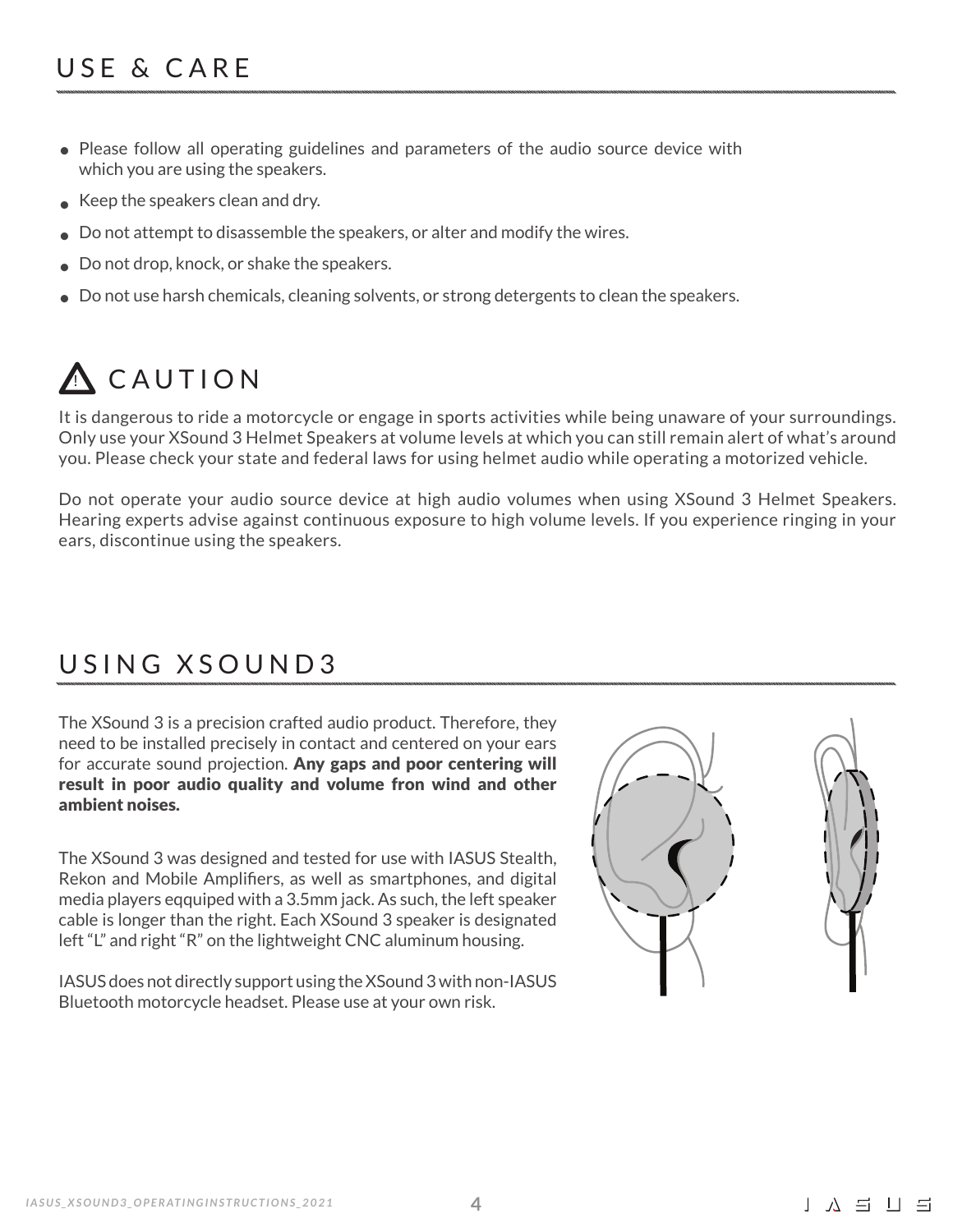We strongly recommend testing your speakers outside of your helmet first before installing them by doing the following:

- Connect the XSound 3 directly into your smartphone's 3.5mm jack. •
- Hold the speakers in contact and centered on your ears while testing audio. Any gaps will compromise the sound.
- Adjust the position of the speakers on your ears until the audio sounds the best. Remember their positions. •

### INSTALLING XSOUND3

- 1● Wipe away any dust or debris on the surface where the XSound 3 will be installed onto.
- 2• Peel apart the Velcro adhesives (B1/B2) to reveal the loop and hook halves. They arrive in the box stuck together.







- $4\bullet$  Peel away the backing paper on the hook piece (B2). Attach the hook piece onto the back of the XSound 3.
- 5● Place the XSound 3 (A) onto the velcro piece inside the helmet.
- 6 Repeat steps 1-5 for the other side.
- 7• Tuck the wires behind the helmet padding for a tidy installation.



Connect the XSound 3 to your audio source device. Use the 3.5mm 8• Extension Cable (F) if necessary.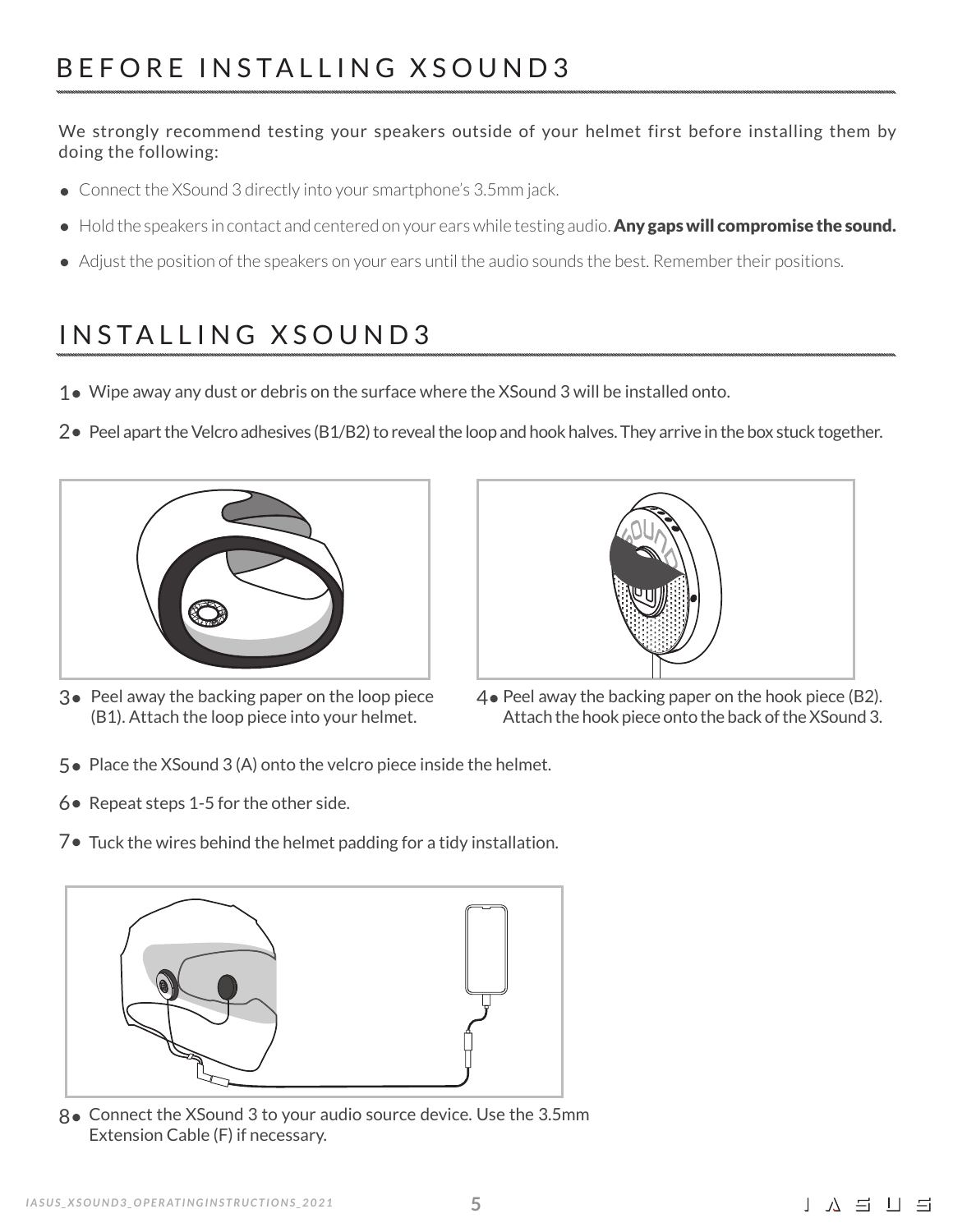• Ensure the XSound 3 helmet speakers are once again fully contacting your ears and centered on them after putting your helmet on. If they are not centered, reposition the XSound 3 inside your helmet.

- If they do not make good contact, place a Foam Pad Spacer (C) in between the helmet and the XSound 3.
- For an increase in comfort, try placing the Comfort Fit Covers (E) over the Foam Covers (D).

### EAR TAB (SOLD SEPARATELY)

You may sometimes find that after putting on your helmet, your ears may be folded against the speakers. This will prevent the XSound 3 from making full contact on them, resulting in poor audio quality and lower volume. To remedy this, IASUS has included the Ear Tab.

To use, insert the tab on either side of your helmet's eye port. Slide it between the XSound 3 and the folded ear until it is unfolded.





For easy transport, the Ear Tab can be conveniently secured to your keys with the included key chain fob.

### TROUBLESHOOTING

| No Sound                                     | • Check your audio source device is turned on.<br>• Check that the volume is turned up.<br>• Check the 3.5mm connector(s) is fully inserted.                                                                               |
|----------------------------------------------|----------------------------------------------------------------------------------------------------------------------------------------------------------------------------------------------------------------------------|
| <b>Crackling noise</b><br>and/or distortions | • Check that the volume is not set too high on audio source device.<br>• Ensure speakers are contacting and centered on your ears.<br>• Use foam pad spacers if necessary.<br>. If ears are folded, use Ear Unfolding Pad. |
| Low volume, and/or lots<br>of treble         | • Ensure speakers are contacting and centered on your ears and use foam pad spacers if necessary.<br>• If ears are folded, use Ear Unfolding Pad.                                                                          |

For more help and troubleshooting, please visit our website iasus-concepts.com or contact us at info@iasus-concepts.com